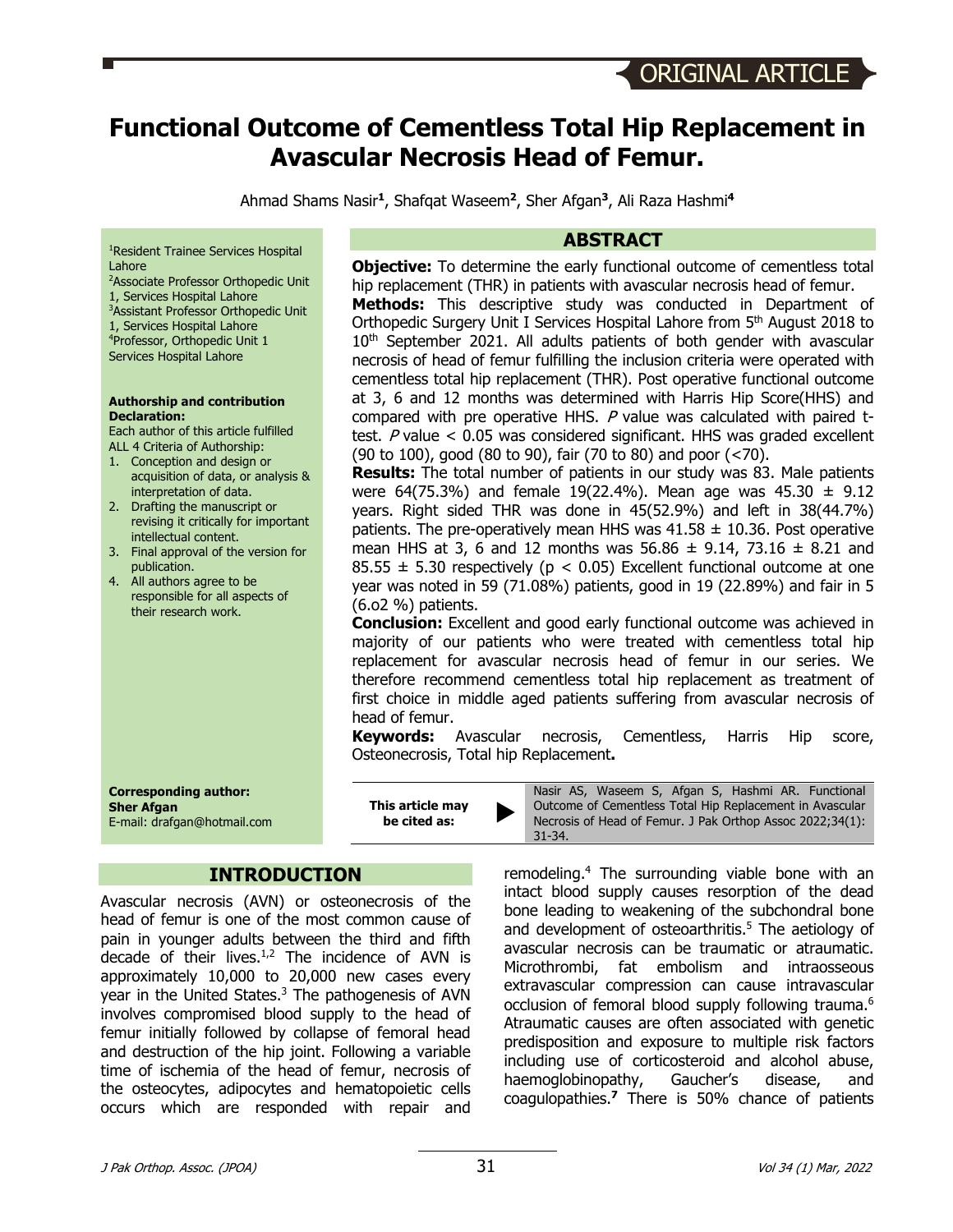presenting with bilateral AVN of hip joints in cases of non traumatic causes of AVN. <sup>8</sup> Initial presentation can be asymptomatic and diagnosis and staging often require MRI.**<sup>9</sup>**

Although different treatment options such as stem cell transplant and core decompression $10$  have been attempted for early AVN, the definitive treatment of advanced AVN of femoral head supported by empirical evidence till date is Total Hip Replacement  $(THR).<sup>11</sup>$  The early functional outcome of THR in AVN, however is still debated, especially when published data suggested increased need for early revision surgeries of the hip.<sup>12</sup>

In our institution AVN head of femur is usually treated with THR but the type of prosthesis (cemented or cementless) in middle aged patient is usually selected as per surgeon's preferences, expertise and economic feasibility of the patient. The objective of our study was to determine the early functional outcome of cementless total hip replacement (THR) in patients with avascular necrosis head of femur. We hoped that the results of this study will help us to formulate standard guidelines for the treatment of AVN femur in middle aged patients in our institution.

#### **METHODS**

We conducted this descriptive study in Department of Orthopedic Surgery Unit I Services Hospital Lahore from  $5<sup>th</sup>$  August 2018 to  $10<sup>th</sup>$  September 2021. All adult patients of both gender with pain hip joint and unilateral AVN (Ficat and Arlet Stage III and IV)**<sup>9</sup>**, **13** femur head were enrolled in this study. Patients with systemic or local infection and revision arthroplasty were excluded. The study protocols were approved by the Ethical Committee of our hospital. Informed written consent was obtained from all the participants of this study. In the included subjects complete history and physical examination was done. All the relevant investigations (radiographs, MRI, bone scan) were ordered. Harris Hip Score (HHS)**<sup>14</sup>** was calculated for each patient pre- operatively. All the patients underwent primary cementless THR of the affected side using Lateral Harding approach. All the surgeries were performed by the same orthopedic consultant having appropriate expertise and experience in Hip arthroplasty. The prosthesis used was hydroxyapatite coated titanium Acetabulum shell with screw holes and Ultra High Molecular Weight Polyethylene (UHMWP) cup liner with extended posterior wall. The femoral component was a Muller type cementless stem with proximal hydroxyapatite coating. Appropriate pre-operative,

peri-operative and post-operative antibiotic were administered as per specified hospital protocol. Low molecular weight Heparin was administered subcutaneously as a prophylaxis for Deep venous thrombosis in each patient for one week followed by oral aspirin 150mg per day for 28 days. Postoperatively each patient was given a rehabilitative plan and was mobilized on  $1<sup>st</sup>$  post-operative day under the supervision of a qualified physiotherapist. After discharged from the hospital patients were called for follow up at two weekly intervals until 3 months and then once a month for 12<sup>th</sup> months. At each follow-up clinical and radiological assessment was done and functional outcome was determined using the Harris Hip Score. HHS was graded excellent( 90 to 100),good( 80 to 90), fair( 70 to 80) and poor( score <70). Radiographic assessment of femoral component of THR was carried out as per Lins and Barnes,**<sup>15</sup>** acetabular component as per Engh and Massin**<sup>16</sup>** and Heterotrophic ossification as per Brooker and Bowerman criteria.**<sup>17</sup>**

All the data was collected in a predesigned proforma and analysis was done with SPSS version 27. Quantitative variables were presented as mean±SD and categorical variables were expressed as frequencies and percentages. Paired t-test was used to assess the difference between the means Harris Hip Score at 3, 6 and 12 months. P-value of < 0.05 was taken to indicate a statistically significant difference. The data was presented in table where necessary.

# **RESULTS**

We operated 83 patients with cementless THR for AVN in our series. Male patients were 64(75.3%) and female 19(22.4%). Mean age was  $45.30 \pm 9.12$ years(range 38 to 58 years). Right sided THR was done in 45(52.9%) and left in 38(44.7%) patients. The possible aetiology of AVN was atraumatic causes in 58(69.87%) and traumatic in 25(30.12%) patients. Steroid intake was reported in 47(56.63%) patients, previous pregnancy in 5(6.02%) and alcohol intake in 2(2.41%) and no cause in 4(4.81%). Previous fixation included cannulated screws in 16(65%) patients and Dynamic hip screws in 9(25%) patients. Core decompression was documented in 7(12.06%) patients. The mean pre operative HHS was 41.58±10.362 and increased significantly to 85.55±5.299 at one year (Table I) Excellent functional outcome at one year was noted in 59 (71.08%) patients, good in 19 (22.89%) and fair in 5 (6.02 %) patients. Stratification of data in terms of age, gender, side and aetiology of AVN did not show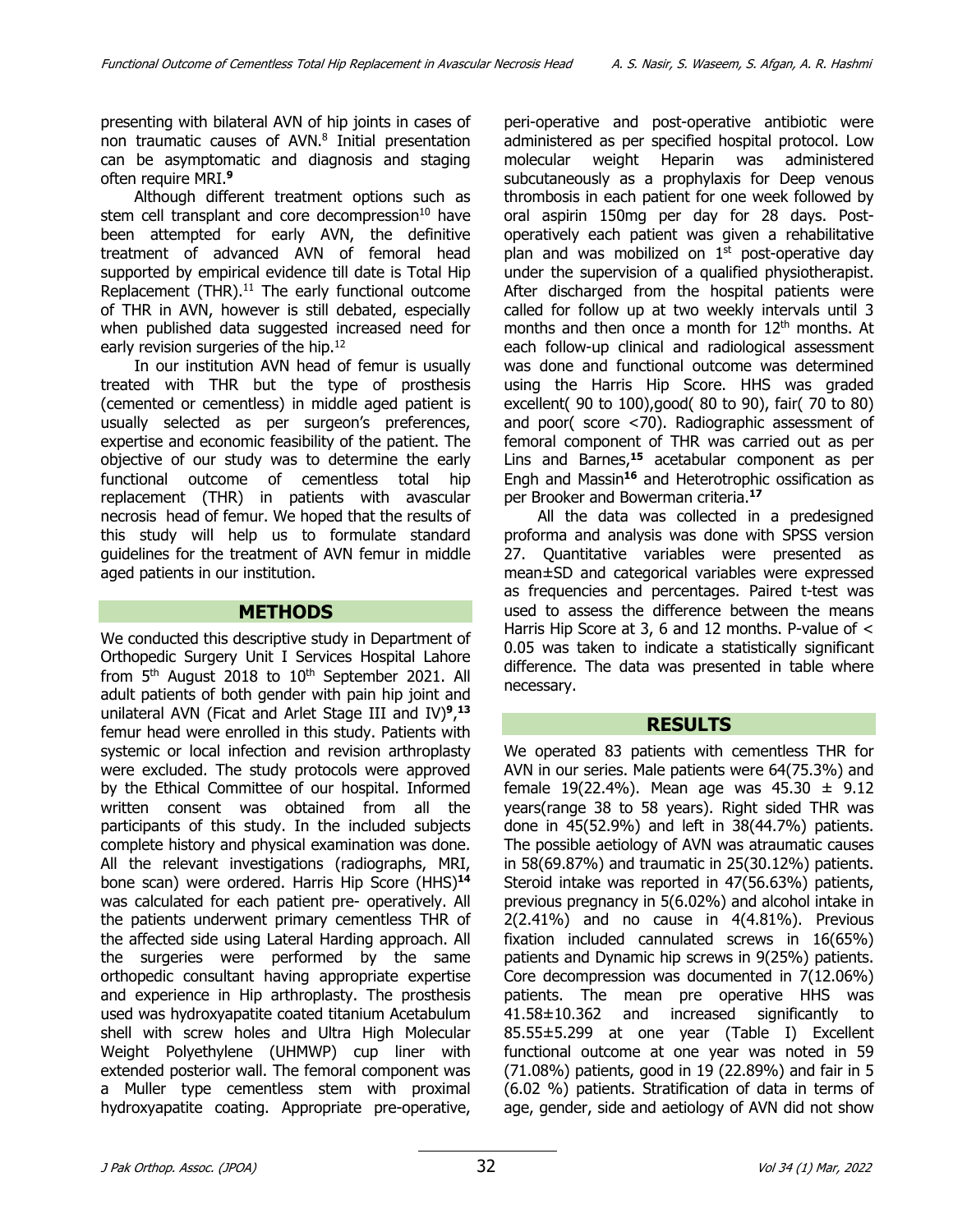any significant difference in  $HHS(p>0.05)$ . Superficial surgical site infection was documented in 3(3.61%) patients and resolved with dressing and antibiotics. Limb length discrepancy of 1 cm was noted in 2(2.40%) patients. No femoral or acetabular loosening and heterotrophic ossification was noted. No revision surgery or mortality was documented in our series.

| <b>Table I:</b> Pre operative and post operative Harris Hip Score (HHS). |  |
|--------------------------------------------------------------------------|--|
|                                                                          |  |

| <b>Pre operative HHS</b> | <b>HHS at 3 months</b> | <b>HHS at 6 months</b> | <b>HHS at 12 months</b> | <i><b>P</b>value</i> |
|--------------------------|------------------------|------------------------|-------------------------|----------------------|
| $41.58 \pm 10.362$       | 73.52±5.819            | 78.11±5.6019           | $85.55 \pm 5.299$       | 0.001                |
| (range 20 to $68$ )      | $($ range 58 to 86 $)$ | $($ range 64 t0 92)    | $($ range 68 to 95 $)$  |                      |

#### **DISCUSSION**

In this study we treated 83 patients of AVN hips with cementless THR and the functional outcome improved from mean pre operative HHS of 41.58 $\pm$ 10.362 to 85.55 $\pm$ 5.299 at one year follow up. Furthermore excellent functional was noted in 59 (71.08%) patients, good in 19 (22.89%) and fair in 5 (6.02 %) patients. Our results are consistent with previous studies in literature. Karimi**<sup>18</sup>** treated 30 patients with mean age 43.9±6.7 years and achieved mean HHS of 99.2%. The HHS was 100% in 27(90%) patients,96% in 2(7%) and 83% in 1(3%) patient. Excellent outcome was noted in 29(97%) and good outcome in 1(3%) patient as per modified Harris Hip score. Celebi and Muratli**<sup>19</sup>** treated 25 patients with mean age 39.6 years with cementless THR for AVN. The mean follow up period was 63.9 months. They noted that HHS was increased from 41.5 to 87.1(P<0.001).These authors recommended cementless THR in younger patients with AVN head of femur. Cheung**<sup>20</sup>** treated 117 AVN hips and 65 Non AVN hips with cementless THR and followed for 14.7 years. Cheung noted excellent functional outcome in both groups without any significant difference in implant survival and complication rates. Osawa**<sup>21</sup>** compared the results of cementless THR in AVN with THR osteoarthritis and at 10 years follow up noted no significant difference in terms of HHS ,prosthesis survival and complication rates. El-Etewy and Megahed**<sup>22</sup>** treated 24 patients of traumatic AVN hips with cementless THR. The mean age was 38 years. HHS score improved from 40(pre operative) to 80(at three years follow up).These authors noted excellent HHS in 6(25%) patients, good in 14(58.33%),fair in 3(12.5%) and poor in 1( 4.16%) patient.

In our study no major complication like loosening or stem migration was noted.This can be attributed to the shorter follow up period of one year in our study. Contrary to our study Radl**<sup>23</sup>** reported higher migration rate and failure rate of cementless femoral stem in AVN and advocated closed monitoring of cementless stems. Hungerford**<sup>24</sup>** treated 158 AVN femoral heads with cementless THR

and noted HHS 84±15 at mean follow up peroid of 103 months. The revision rate was 8.9%(n=14) mainly for loosening or osteolysis.

We could not find any significant difference in HHS with regard to aetiology of AVN. Similar observations were noted by Dudkiewicz**<sup>25</sup>** He performed cementless THR in 74 patients and cemented in 10 patients with mean age 47.6±21 years. The mean follow up period was 5.6 years. The aetiology of AVN was steroids, trauma, idiopathic and others. The mean pre operative HHS was 28.5±4.5 and increased to  $86\pm10$  at 5.6 years follow up. The final outcome was not affected by the aetiology of AVN. However steroid induced AVN had lower implant survival period than others.

The limitations of our study were descriptive design, small sample size and short follow up period. We recommend further studies to confirm our results.

# **CONCLUSION**

Excellent and good early functional outcome was achieved in majority of our patients who were treated with cementless total hip replacement for avascular necrosis head of femur in our series. We therefore recommend cementless total hip replacement as treatment of first choice in middle aged patients suffering from avascular necrosis of head of femur.

#### **Conflict of Interest:** None

# **Grants/Funding:** None

# **REFERENCES**

- 1. Schneider W, Knahr K. Total hip replacement in younger patients: survival rate after avascular necrosis of the femoral head. Acta Orthop Scand. 2004;75(2):142-146.
- 2. Mont MA, Carbone JJ, Fairbank AC. Core decompression versus nonoperative management for osteonecrosis of the hip. Clin Orthop Relat Res 1996;324:169-178